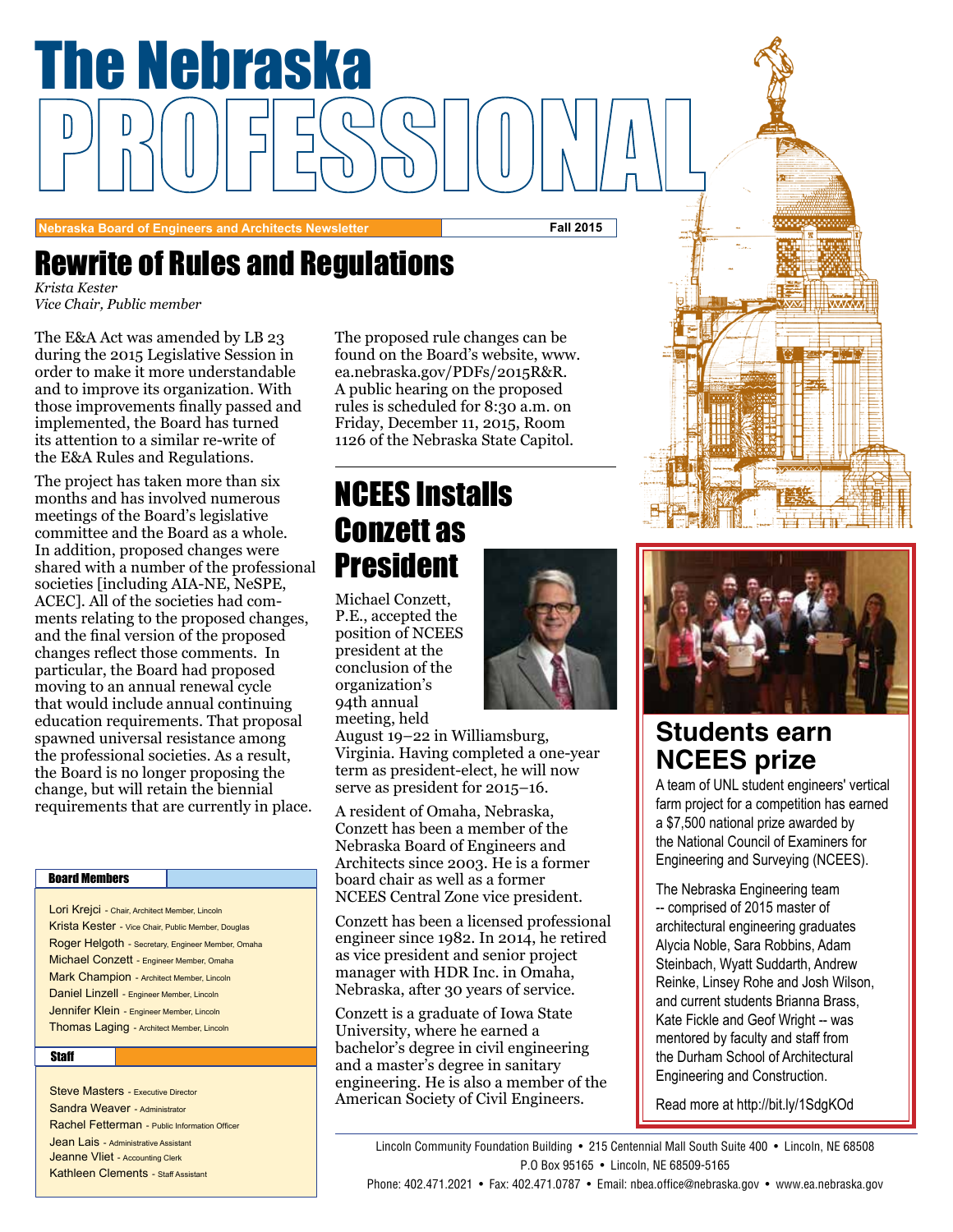# Conzett Inaugural Address

The following speech was given by NBEA Board member Mike Conzett at the NCEES annual meeting.

Thank you for the opportunity to serve as your next president. I will do my best to live up to the faith you have in me to help lead this organization.

As I think back on the past years of involvement with the Nebraska PE board and NCEES, I must admit that it has been an enjoyable ride. I have said in the past that of all the extracurricular activities I have been involved with, both professionally and personally in my community, participation in NCEES work has probably been the most fulfilling. I am always impressed by the intelligent people who have been part of NCEES! Not only are you passionate about your professions, and about helping safeguard the public, but you are also passionate about all the great work you do for others outside the profession. I am blessed to be around all of you. This NCEES leadership gig was never really on my bucket list, but I am grateful to those who encouraged me along the way.

Tonight I have been given the opportunity to make a few remarks. I am not one who usually passes up an "open mike." But as I speak to you, I do so with all humility, for I really have no magic potions or profound ideas for what I want us all to accomplish this coming year. What I do have, however, is what I hope we all have in this room: a passion for not only our great professions of engineering and surveying, but also for licensure. Licensure, in my way and in our way of thinking, is

the pinnacle of a true professional. I want this time of my life to be one where I hope to leave even a little bit of a legacy for the next generation.

> First of all, I want to look at the coming year at some general issues important to licensing boards and to licensees. As I do this, I look through the rear-view mirror as well, for it is always important to see from where we have come, and for what we have accomplished in the past. I have been preceded by great NCEES leadership, and to them, I thank.

**Surveying Licensure:** We will continue to evaluate the conditions that contribute to the

declining numbers of candidates seeking professional surveying licenses. We will try to get our arms around it by engaging interested stakeholders outside NCEES to develop a plan

of action. The surveying profession is constantly dealing with new technologies, and we need to see how all this changes how licensed surveyors perform their work. It is not in the best interest of the public when any old person on the street can use available technology to perform surveying services without understanding the legal ramifications of doing so. Additionally we look forward to the computer-based PS exam in Oct. 2016, and the development of a nation surveying education award.

**Engineering Licensure:** We will continue to diligently work our way toward development of computer-based PE exams. Many tasks need to be accomplished before we are ready, especially how to handle supplied reference manuals

electronically. I am excited by the potential for computer-based PE exams to be better at testing experience vs. strictly academic knowledge through the design of more innovative-type test items. We will conduct a survey to assess interest in a separate exam to test knowledge of professional practice topics. We will continue to look at the issues related to separate licensure for structural engineers.

#### **Emerging Leaders of Engineering and Surveying:**

I am excited about engaging this group of bright and energetic young professionals who represent the thinking of the next generation. It is important for us to know how they feel about our important issues. We can learn much from them and I know they will learn much from us.

**Licensure, in my way and in our** 

**In General:** I am assembling a special task force to develop guidelines regarding how we can use existing financial reserves to promote the value of licensure. Also, I really want to continue upgrading the quality of continuing

education content, but first we must especially continue to work hard at removing administrative obstacles for multi-state licensees. This hinders mobility, which is another important area for us to continue our hard work. The Education and MBA committees are charged to work jointly on this. In addition, NCEES is actively working to be the leading voice in the international licensure discussion.

This issue of mobility of licensed professionals will be even more



**way of thinking, is the pinnacle of a true professional.**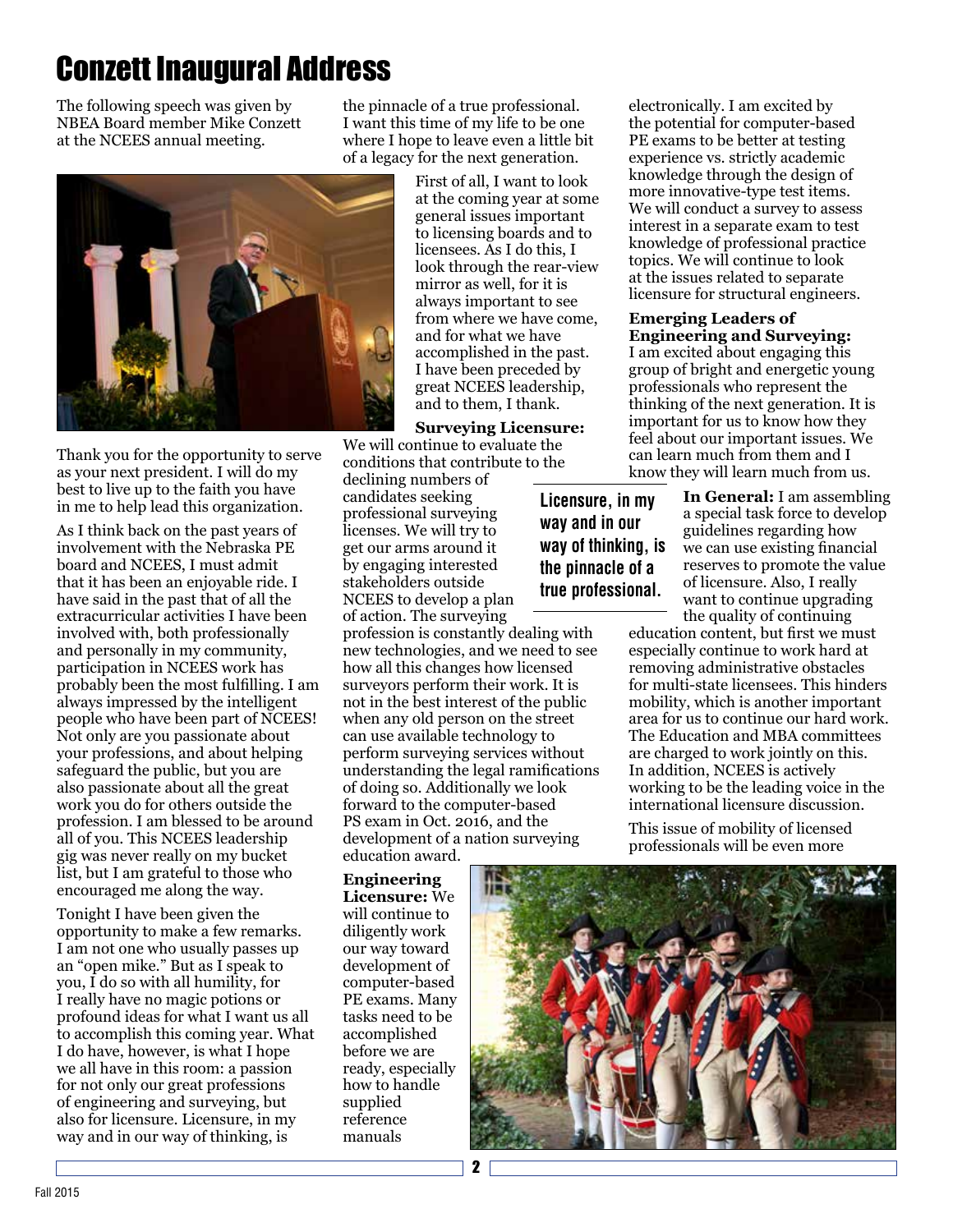in the cross-hairs of the regulated community in the coming year, as I would like to now turn to more of a philosophical look at the future of licensure.

Last month I attended NSPE's national conference in Seattle. NSPE

**We all must be** 

**...change and to continue to advance licensure when the world** 

and NSPS are the two national organizations whose missions are most closely aligned with ours. NSPE's mission is to define the PE license as the highest measure of professionalism and qualification to protect public health, safety and welfare; to promote awareness and recognition

of the value and meaning of the license; and to protect the integrity of the profession and the welfare of the public by vigorously opposing the practice of engineering by unqualified persons, and advocating the highest standards of licensure, ethics, and professional practice.

Sounds a lot like NCEES, doesn't it?

The only real difference between the organizations is the approach. NSPE approaches it from the perspective of the engineering profession. They exist to serve the profession.

We approach it from the regulatory side. We exist as a resource to help state boards serve the public.

The theme of the NSPE conference was "The Future of the Professional Engineer", but they had a sub-theme which was their big focus. That sub-theme was: Is Licensure Relevant? And How Do We Make It More Relevant?

So, like I said, NCEES is similar to NSPE. We, like them, are interested in advancing licensure. They ask how can licensure be made more relevant? For us, I would ask how can we better show the importance of licensure to the public? A minor point without much distinction? Perhaps. This question to me seems more important than ever, given what has been happening recently relative to a movement to eliminate, or severely restrict, licensure across the broad spectrum.

In July a report was prepared by the Department of the Treasury Office of Economic Policy, the Council of Economic Advisors, and the Department of Labor entitled "Occupational Licensing: A Framework for Policymakers". In this

well-researched and heavilyreferenced report, the federal government explored the rise in occupational licensing and its economic consequences for the U.S. One of the conclusions made is that the benefits of licensing need to be balanced against the economic costs. Another one is varying **changes around us.** licensure requirements by **willing to embrace** 

states can create barriers to workers moving across state lines

and inefficiencies for business and the economy as a whole. This is what we call "mobility".

There is much to digest in this report but suffice it to say that a considerable amount of attention is going to be paid to licensure. We also saw this recently when the Supreme Court of the United States ruled against

the NC dental licensing board and in Indiana where challenges were made to licensure this past spring. I am happy to report that I just got word that professional engineers are no longer in Indiana's rifle scope.

Now, we all believe that the engineering and licensure professions are much different those other run-of-the-mill occupations. There are lots of uncertainties that we will need to navigate through and we hope that when the dust settles we will rise above the fray and be OK. It would be naïve of us, however, to assume that we really don't have to be too concerned about this issue. We need to think otherwise.

I believe we should work even harder to enhance mobility. We absolutely need to be more diligent in reducing barriers and obstacles for engineers and surveyors who have multiple licenses. I fully realize opening statutes to enhance mobility is fraught with traps and is a hard thing to do. But as JFK said in his speech at Rice University in 1962, "we choose to go to the moon and do the other things not because they are easy, but because they are hard and because that challenge is one we are willing to accept." Well, we are not going to the moon, but we must be willing to accept the hard work to enhance mobility, because if we don't, others will find a way to do it for us. And we might not like how that is done. NCEES, as a national resource, is in a great position to help



*2015-2016 NCEES Board of Directors* 

in the effort to accept the challenge.

As I reflect on the government study and what I heard at the NSPE conference about the relevance of licensure and what NCEES needs to do to showcase the importance of licensure, I can't help but think the opportunity to be relevant and important is right in front of us. We all must be willing to embrace it. What I am talking about is the willingness to change and to continue to advance licensure when the world changes around us. I have heard statements being made this week such as "we decided a long time ago that we would never…" and "it's in the statutes, so we can never do it…"

*(continued on page 4)*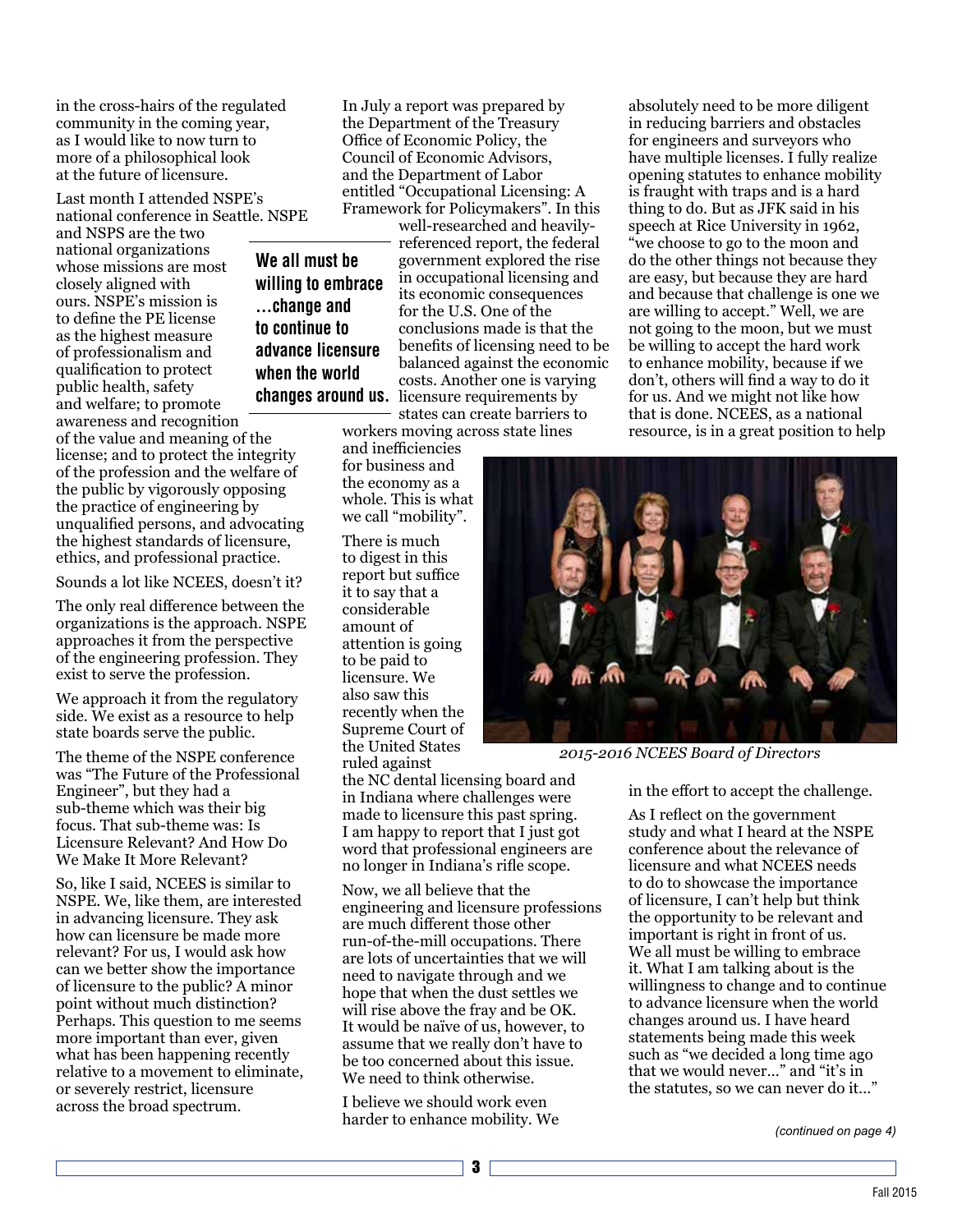# Address *(continued from page 3)*

This idea of change may seem to fly in the face of the government study. If we change, then won't legislators see that as a barrier to entry and an unreasonable cost to the public? I would propose just the opposite. The world continues to change and progress (or digress?) around us. So if we resist change, we do so at our own risk. If we resist change, for whatever reason, professional engineering and surveying will no longer be relevant or important. And others outside our influence will dictate our relevance and importance or our irrelevance and unimportance. We can't allow this situation to paralyze us into inaction.

So while uniformity and mobility is important to all of us, as it is to the authors of the study, we can't afford to be complacent and not progress in the advancement of licensure. Change can be a threat to increased mobility, as not all of the states will accept change simultaneously. But what has to be equally important to us as mobility,

is to provide leadership for the future in areas related to best practices in: Education, Experience, and Examination. I assert that it is imperative that NCEES continues to Raise the Bar in all three of the licensure components. Reasonable people can disagree (yes,

and even argue) about how we raise the bar in these areas, but we dare not argue about whether or not the bar should be raised. If we fail to do this because of fear of change, then we are not serving the public well.

For the public deserves and even demands that our licenses exist to protect them. And if we don't respond



to our changing world (the same world the public lives in) then we are abdicating our responsibility to them.

Do all engineers and surveyors need to be licensed? The answer to that is No. However, I sincerely believe

**Licensure is important because it compels us to think differently about the work we do every day.**

that the world is in a better place and the public is better served when more engineers and surveyors are licensed. But we certainly shouldn't dumb down the requirements to make this happen. Just the opposite.

In closing, I would like to answer the questions posed earlier. Is licensure important? And relevant?

The answer to this is a resounding Yes.

Licensure is important, why? Because it makes a person smarter? No. Because it makes a person more qualified, or more experienced? No and No.

Licensure is important because it compels us to think differently about the work we do every day. It forces us to exercise our ethical muscles every time we place our signature or seal on a drawing or report . It reminds us of our duty to place the interest of the public over and above our duty to any other party. And finally, licensure is a privilege, not a right. Licensure is important because it should make us behave and act differently. For we have something to lose, our license, along with our reputation and livelihood.

Thank you for your dedication to the work of your state board and NCEES. We have done great things in the past and we will continue to do great things in the future. I look forward to working with all of you this year. Together we will do our part to advance engineering and surveying licensure.



## Exiting Member Dr. Choobineh

The Board wished Dr. Fred Choobineh well after 22 years of conscientious service. Choobineh was the engineering education member of the Board from January 1993 through February 2015. He was originally appointed by a unanimous vote of the Board, and was reappointed by multiple governors over that time as appointment policies changed. Choobineh continues as a Professor of Electrical Engineering

and Blackman Distinguished Professor of Engineering at the University of Nebraska.

Choobineh leaves the Board with a vast knowledge and history of the E&A Act. His work with the Board culminated with his efforts through the Legislative Committee and his direct impacts on LB 23 that became law effective August 30, 2015.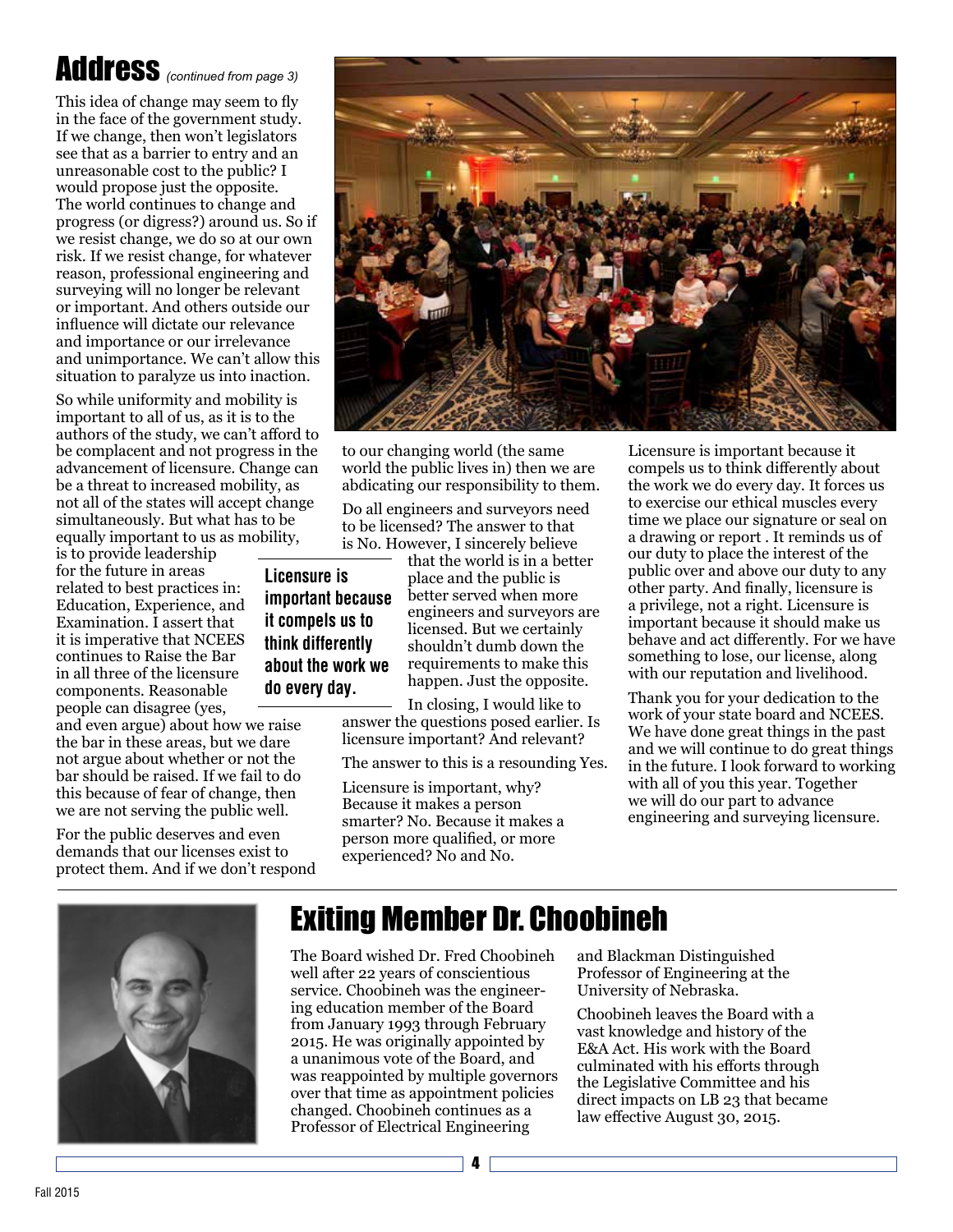

## **Time to Architecture Licensure Continues to Drop**

#### **Reprinted from NCARB**

*On October 5, 2015, NCARB sent an abbreviated version of the following letter to the Wall Street Journal in response to an opinion piece about the timeline to licensure.* 

Associate Dean and Professor Frank J. Mruk's "Architect Licensing Needs a Gut Rehab" (op-ed, Sept. 29) is correct that the path to licensure must evolve. However, his assertion that the decline in student enrollment is tied to the profession's "outdated, costly and time-consuming qualification process," is in and of itself outdated and potentially misleading.

Professor Mruk chose to selectively quote our NCARB by the Numbers data to support his assumptions. A comprehensive analysis by the National Council of Architectural Registration Boards (NCARB), suggests that shifts in enrollment are historically linked to economic conditions. Each year more architecture schools are being added to the system, which conversely decreases the pool of student applicants per program. Yet while it is true that 2014 saw a slight drop in enrollment, the number of people pursuing licensure is at an all-time high. We believe this is due to an improved economy, coupled with recently streamlined elements of licensure.

Consider this: Last year, more than 37,000 aspiring architects were on the path to licensure—a record number. Similarly, a 2014 survey of U.S. licensing boards revealed that since the beginning of the latest economic recovery period, the profession has experienced the third-consecutive year of growth in the number of registered architects, which currently totals 107,581.

NCARB supports Professor Mruk's call to re-evaluate the path to licensure, which is why the organization has made great strides to modernize current requirements and continues to do so. Over the past several years, NCARB has set several key changes in motion. Most notably, we reduced internship hours by one-third; shortened our examination retake wait period from six months to 60 days; and are preparing to rollout the next version of a modernized, practice-based licensure exams. And in a continued effort to streamline the path to licensure, 13 accredited architecture schools will soon integrate internship and examination into their curricula. Professor Mruk's program, and all other accredited programs, have been

invited to join this initiative, which will position students to achieve licensure at graduation.

Our data show these steps are working. The average age of newly licensed architects has been dropping for several years. At the same time, in 2014 the number of exam completions reached a six-year high, with most people completing the test in 2.5 years.

As the practice of architecture evolves, we will continue to assess our programs and make improvements where needed without jeopardizing the health, safety and welfare of the public. While the path to licensure is not meant to be easy, it should be both accessible and attainable—a goal of which I think the entire profession can agree.

President Dennis S. Ward, AIA, NCARB National Council of Architectural Registration **Boards** Florence, South Carolina





## Linzell joins NBEA

Governor Pete Ricketts has appointed Dr. Daniel Linzell, PE, FASCE, to a five year term as the engineer education member of the Nebraska Board of Engineers and Architects. Linzell began his term in June. "We are pleased with the appointment of Dr. Linzell," said NBEA Executive Director Steve Masters. "Linzell brings a unique perspective to the Board as a highly regarded engineer and educator."

Linzell is the Voelte-Keegan Chair of the Department of Civil Engineering at the University of Nebraska. He earned his Ph.D. in Civil Engineering from the Georgia Institute of Technology in 1999; his M.S. in Civil from Georgia Tech in 1995; and his B.S. in Civil Engineering from The Ohio State University in 1990.

From 1999 through June 2013, Linzell served as a faculty member at Pennsylvania State University in their Department of Civil and Environmental Engineering. He previously worked for Burgess and Niple, Ltd., in Columbus, Ohio, where he performed condition and forensic structural inspections and rehabilitation designs of bridges, buildings and other infrastructure systems.

In addition to his work with the Board, Linzell currently serves as Chair of Structures Stability Research Council's Task Group 04: Stability of Metal Bridges and Bridge Components and on the ASCE Composite Construction and Bridge and Tunnel Security Committees.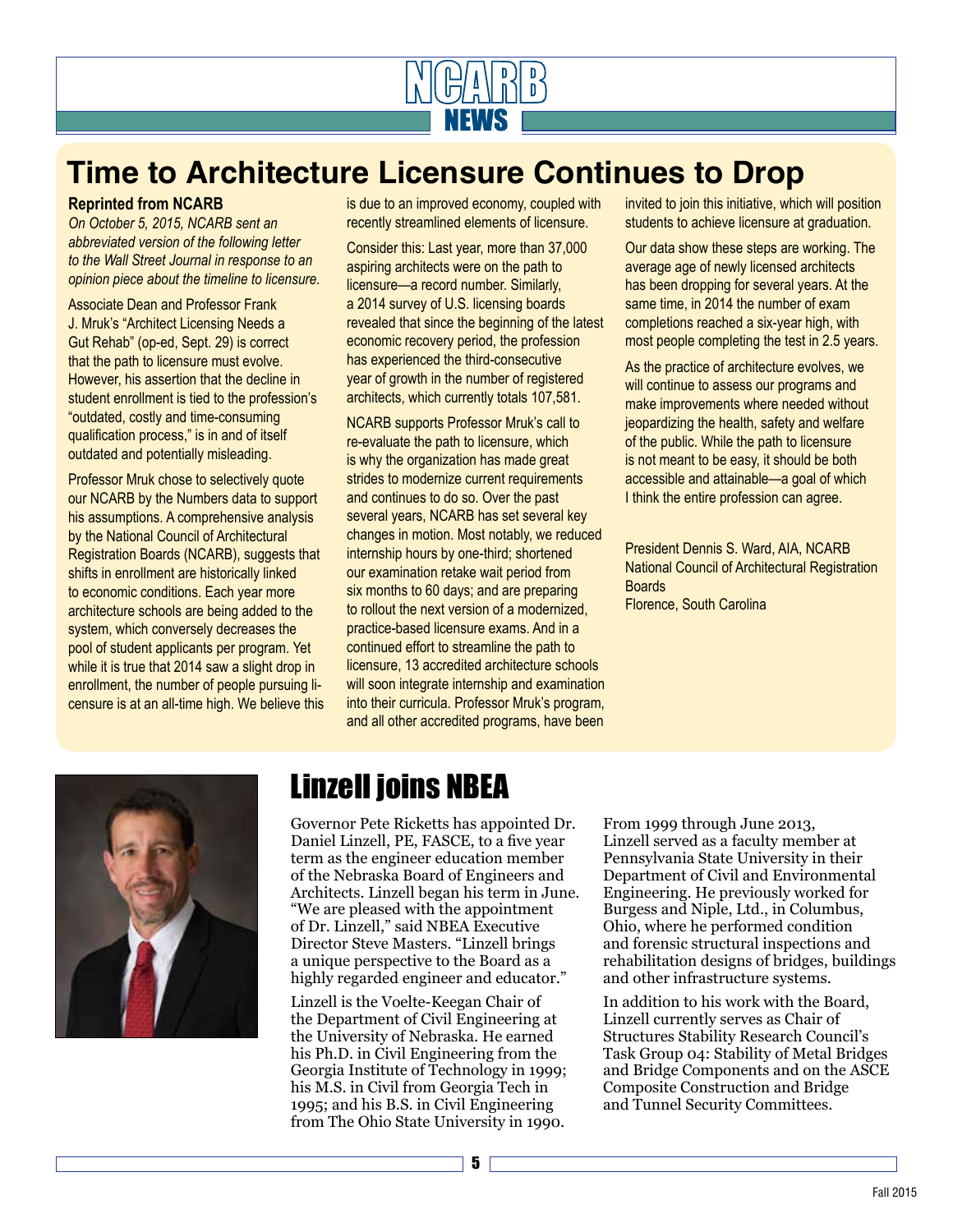**The following cases were reviewed for compliance by the Nebraska Board of Engineers and Architects, and resolved via the action noted. These summaries are provided for licensee education and information, and should not be interpreted as a full description of the cases described. In cases where disciplinary action was taken by the Board per Neb. Rev. Stat. § 81-3444, the names of the individuals and/or organizations involved are included.**

#### **Case #14.04:**

#### **Violation of E&A Act**

**Summary:** A design firm filed a complaint that another firm had contracted with one of its former clients and used its preliminary design as the basis for a redesign without the original firm's permission.

**Action:** The Board reviewed the documentation submitted and found no probable cause that a violation of the Act had occurred.

#### **Case #14.09:**

#### **Unlicensed Practice of Engineering**

**Summary:** The Board initiated a case after it discovered a Nebraskalicensed Architect had submitted plans that included the Architect's seal on civil, mechanical, electrical and plumbing design sheets.

**Action:** After reviewing the documentation on several similar city-approved projects by the same Architect throughout the state, the Board determined it was appropriate to inform the Architect that in the future all pages must conform to the Act, which does not allow cross-discipline practice between architecture and engineering.

#### **Case #15.01:**

#### **Unprofessional Conduct**

**Summary:** A complaint was filed by a client alleging a PE was unprofessional.

**Action:** The Board reviewed the documentation submitted by the client and found no probable cause that a violation of the Act had occurred.

### Recently resolved compliance cases

**Case #15.03:**

#### **Unauthorized Organizational Practice**

**Summary:** A Board initiated a complaint after it was discovered an out-of-state firm had been working on a Nebraska-based project for more than five years without a Certificate of Authorization.

**Action:** The Board assessed in arrears fees to cover the time period of the Nebraska project. Once the fees were paid, the case was dismissed.

#### **Case #15.05:**

#### **Unauthorized Organizational Practice of Architecture**

**Summary:** The Board opened a case after discovering an unauthorized organization individual was offering architectural services on Facebook.

**Action:** The Board dismissed the complaint after communicating with the business owner the requirements to use variations of the word architecture. The business owner changed his Facebook page, website and business cards.

#### **Case #15.06:**

#### **Misuse of Title & Unauthorized Organizational Practice**

**Summary:** A complaint that was submitted alleged an out-of-state architect, whose Nebraska license and CA had expired, was advertising on the Internet that the architect was licensed in Nebraska and that the architect's firm was authorized to offer and perform services in Nebraska.

**Action:** The Board reviewed the information submitted and the website in question. The Board determined the website was outdated and because the site was corrected prior to its meeting, the Board dismissed the complaint.

#### **Case #15.07:**

#### **Unlicensed Practice**

**Summary:** A complaint submitted by staff requested Board review to determine if the work performed by a non-licensee was the practice of architecture.

**Action:** The Board determined the scope of work was not the practice of architecture and dismissed the case for lack of probable cause.

#### **Case #15.10:**

#### **Unlicensed Practice of Architecture**

**Summary:** A complaint was initiated after an out-of-state architect submitted plans for city approval bearing an out-of-state seal.

**Action:** The Board determined the out-of-state architect had properly transferred the project to a Nebraska licensee per Board Rule 6.2, Prototypical Projects, and dismissed the complaint.

#### **Case #15.12:**

#### **Expired Certificate of Authorization**

**Summary:** The Board initiated a complaint after an organization that had been providing services in Nebraska applied for a new Certificate of Authorization after its original had been expired for more than five years.

**Action:** Per Board policy, a complaint was initiated by the Board for the organizational practice with an expired Certificate of Authorization. The Board assessed in arrears fees and dismissed the case.

#### **Case #15.13:**

#### **Unlicensed Practice**

**Summary:** A complaint was filed alleging that federal employees changed sealed drawings for a project to be constructed on federal property located in Nebraska.

**Action:** The Board dismissed the case for lack of jurisdiction.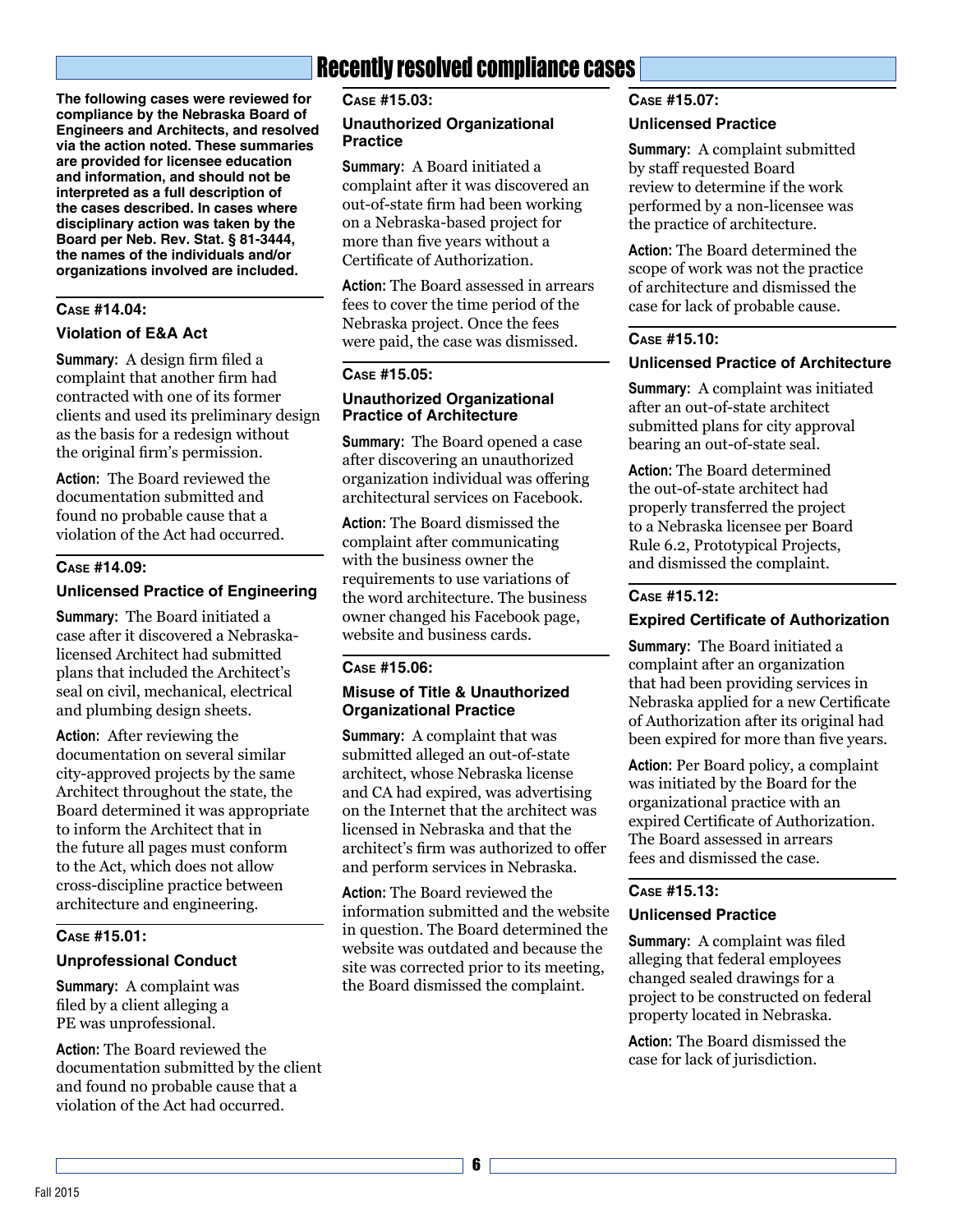#### **Case #15.15:**

#### **Misrepresentation by CE provider**

**Summary:** A complaint was filed after an architect received a continuing education catalog by a company claiming to be approved by all state boards.

**Action:** The Board dismissed the case after deciding it would be more effective to educate licensees than to pursue action against one provider. Board Rule 9.5.1, in part, reads: "No pre-approval of offerings will be issued."

#### **Case #15.20:**

#### **Unprofessional Conduct**

**Summary:** A complaint was filed alleging an architect failed to pay property taxes.

**Action:** The Board found no probable cause that a violation of the Act had occurred and dismissed the case.

### Follow the Nebraska Board of Engineers and Architects on Facebook.



Like our page to stay connected with the latest Board news and announcements.



Email our office today to recieve your newsletter electronically. You can also view current and past newsletters online.

**nbea.office@nebraska.gov**

## **NAAB Reaccredidation**

The University of Nebraska's College of Architecture recently received reaccreditation from the National Architectural Accrediting Board (NAAB). NAAB approved an 8-year term of accreditation for the College of Architecture's M.Arch program.

"I'm delighted to say we received a very favorable NAAB visiting team report," commented Jeffrey L. Day, Director of the Architecture program. The College's next NAAB visit is scheduled for 2023.

Day added, "This positive report and reaccreditation is reflective of the admirable performance of our faculty, administration and advisory board and the relevant curriculum we provide our students."

Obtaining an NAAB-accredited degree is essential to prepare for profesional practice as it is accepted by all 54 U.S. registration boards, and required by 37 of them.

#### Architects By Exam

| Jamie D. Winters          | Mitchell   | NE |
|---------------------------|------------|----|
| Jamie L. Wietfeld         | Omaha      | NE |
| Nichole L.Schultes        | Omaha      | NE |
| Askelon M. Parker         | Omaha      | NE |
| Scott T. Dobbe            | Omaha      | NE |
| Ahmad M T. S. Al-Shemmeri | Lincoln    | NE |
| Stephen M. Sanda          | Des Moines | IA |
| Kevin A. Augustyn         | Omaha      | NE |
| Adam S. Post              | Lincoln    | NE |
| Casey A. Painter          | Omaha      | NE |
| Timothy M. Williams       | Hong Kong  |    |

#### Professional Engineers By Exam

Agricultural & Biological

| Jacob J. Mayer       | Wahoo      | NΕ |
|----------------------|------------|----|
| <b>Architectural</b> |            |    |
| Katelyn S. Owens     | Omaha      | NE |
| <b>Civil</b>         |            |    |
| Adam J. Becker       | Omaha      | NE |
| Nathaniel P. Burnett | Lincoln    | NE |
| Christine K. Cieslik | Bellevue   | NE |
| Andrew L. Daro       | David City | NE |
| Nathan J. DeWit      | Omaha      | NΕ |
|                      |            |    |

# **Licensure Updates**

| Lucas J. Dietterle             | Papillion   | NЕ        |
|--------------------------------|-------------|-----------|
| Mark T. Dolechek               | Norfolk     | <b>NE</b> |
| Robert M. DuVall               | Omaha       | <b>NE</b> |
| Travis P. Fitzgerald           | Omaha       | NE        |
| Colby V. Folck                 | Morrill     | NE        |
| Barbara M. Gerbino-Bevins      | Omaha       | <b>NE</b> |
| Christopher D. Hennings        | Omaha       | <b>NE</b> |
| Zachary M. Hergenrader         | Bellevue    | <b>NE</b> |
| Stephen P. Matychuk            | Omaha       | <b>NE</b> |
| Jeffrey K. Mihulka             | Omaha       | <b>NE</b> |
| Jamie N. Mikkleson             | Lincoln     | <b>NE</b> |
| Bhaven T. Naik                 | Athens      | 0H        |
| Khoa N. Nguyen                 | Bellevue    | <b>NE</b> |
| Matthew W. Peterson            | Omaha       | <b>NE</b> |
| Melissa R. Polito              | Gretna      | <b>NE</b> |
| Kyle J. Robe                   | Omaha       | <b>NE</b> |
| Jennifer P. Romero-Davis       | Omaha       | <b>NE</b> |
| Steven L. Sanders              | Omaha       | <b>NE</b> |
| Videgla D. Sekpe               | Omaha       | <b>NE</b> |
| Brandon M. Sellers             | Bellevue    | <b>NE</b> |
| Nicholas J. Vanous             | Lincoln     | <b>NE</b> |
| <b>Electrical and Computer</b> |             |           |
| Kristopher R. Linstrom         | Los Angeles | CA        |
| <b>Environmental</b>           |             |           |
| Patrick S. Berge               | Lincoln     | <b>NE</b> |

|  | April 30, 2015 through October 30, 2015 |  |  |
|--|-----------------------------------------|--|--|
|--|-----------------------------------------|--|--|

### Mechanical

| Kyle T. Gerking       | <b>Weeping Water</b> | <b>NE</b> |
|-----------------------|----------------------|-----------|
| Joshua D. Gifford     | Omaha                | NE        |
| Ryan D. Goughnour     | Omaha                | NE        |
| Beth A. Redding       | Omaha                | NE        |
| Steven S. Steckelberg | Lincoln              | <b>NE</b> |
| Abigail O. Vistv      | Omaha                | <b>NE</b> |
| Software              |                      |           |
| Ryan M. Luedders      | Omaha                | <b>NE</b> |
| Structural            |                      |           |
| Derek J. Matthies     | Sioux City           | ĪА        |
| Corbin E. Mundt       | Lincoln              | NE        |
| Kevin M. Wenninghoff  | Omaha                | <b>NE</b> |
|                       |                      |           |

#### Deceased Licensees

| <b>Architect</b>      |             |     |
|-----------------------|-------------|-----|
| Robert B. Dupree      | Dallas      | TХ  |
| Rudolph Beuc, Jr      | Saint Loius | MO  |
| Robert L. Beckenhauer | Omaha       | NE  |
| Heinz W. Sievers      | Ralston     | NE. |
| <b>Engineer</b>       |             |     |
| Douglas G. Danaher    | Kansas City | MО  |
| Wayne E. Wolford      | Cozad       | NF. |